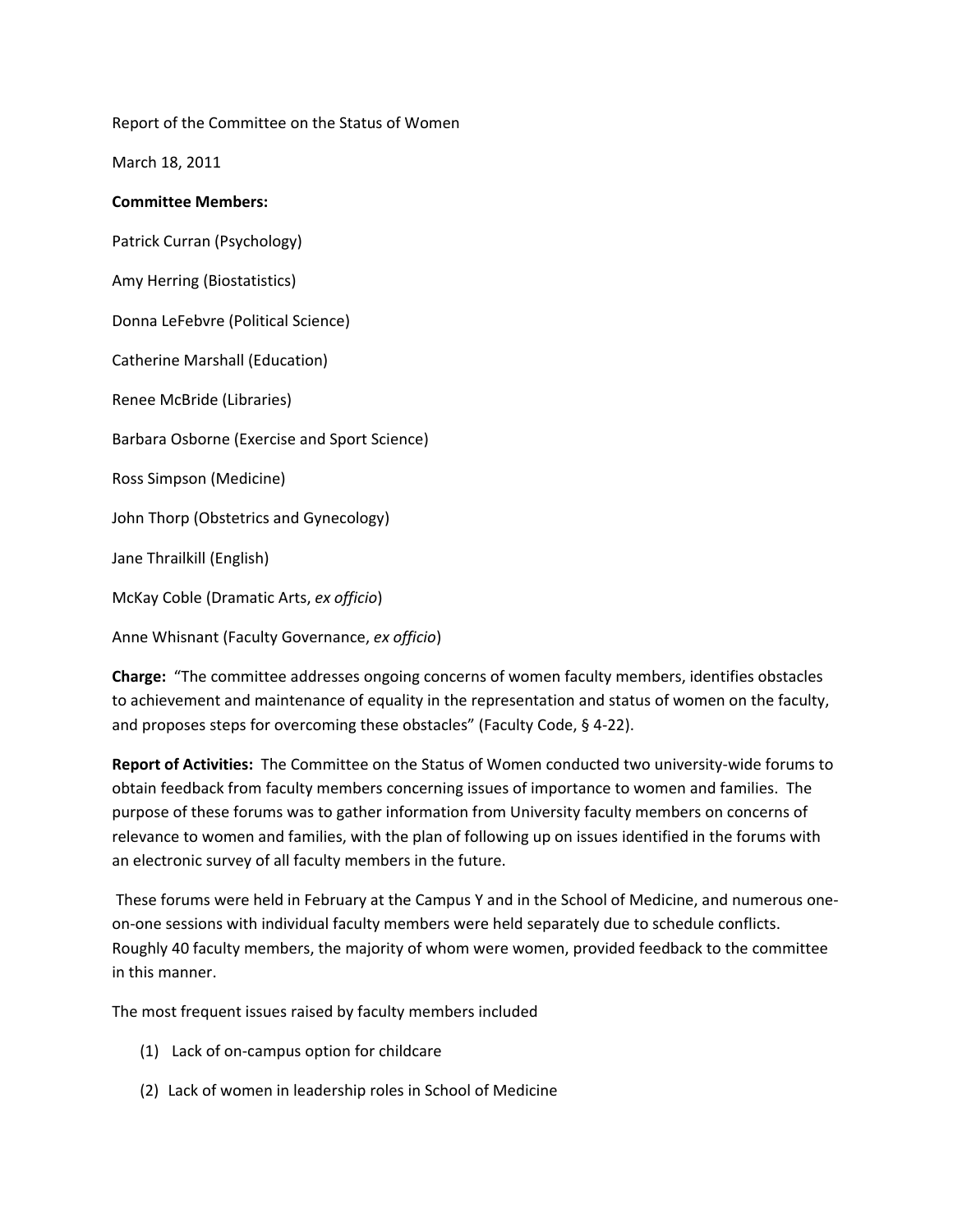- (3) Maternity leave policy lack of consistency in its application across departments and divisions campus‐wide; inability of both partners to take leave; implications of maternity leave in medicine in particular
- (4) Lack of clarity in how "stopping the tenure clock" changes the operations of APT with respect to promotions from assistant to associate and promotions from associate to full
- (5) Need for more spaces to breastfeed
- (6) Parking for expectant and new mothers

With respect to (1), faculty members felt the university should offer child care on the main campus with sufficient slots to accommodate all families. This issue was raised by faculty members at all levels, including one chair who noted two male faculty recruitments had failed primarily due to this issue. This issue is particularly critical in medicine, in which faculty members often feel a nanny is the only option (due to having to be at work earlier and/or later than most daycares allow). It was noted that infant care is particularly difficult to find, and that a facility that accepted only infants (presumably would require less space) would be worth pursuing if a larger facility could not be accommodated. In addition, several faculty members mentioned the desire for on-campus after-school childcare and their disappointment at the cancellation of the popular Carolina Kids Camp. It was noted that childcare appears to be given considerable "lip service" but is often cut in late stages of planned university expansions. The Committee strongly encourages UNC to be proactive with respect to this critical issue for women and their families by incorporating childcare into first-stage development plans for both University Square and Carolina North.

With respect to (2), women in the School of Medicine expressed disappointment that women have little representation in the most senior leadership positions, particularly noting the absence of women as Vice Deans or as Chairs of clinical departments. It was independently noted by multiple attendees that many men held multiple major administrative roles/titles. While women are well-represented on the faculty, there are concerns that a "glass ceiling" exists in the School of Medicine. The women in attendance felt that many have expressed concerns, but that the (male) leadership does not view this as a problem. One faculty member suggested that an existing program to send School of Medicine faculty for external executive leadership training be offered to more faculty members, with a concentration on women/minorities in early career stages, as a way of grooming a more diverse faculty for these roles. The Committee suggests that UNC take a more active role in ensuring that women are represented in all levels of leadership in this important School.

In the forums, it became apparent very quickly that the university's maternity leave policy (3) is not consistently interpreted across all academic units at UNC. In addition, there were additional issues in the School of Medicine. It seems that in most clinical departments, a faculty member's "maternity leave" typically requires other members of the unit to bear the burden of additional clinic patients given the potential for revenue loss. The faculty member taking leave is sometimes "penalized" by (a) having to make up "call" (remaining available at all hours for emergency consults) before or after the leave (this practice varies by division), (b) not having expectations for clinical income adjusted for the leave (again